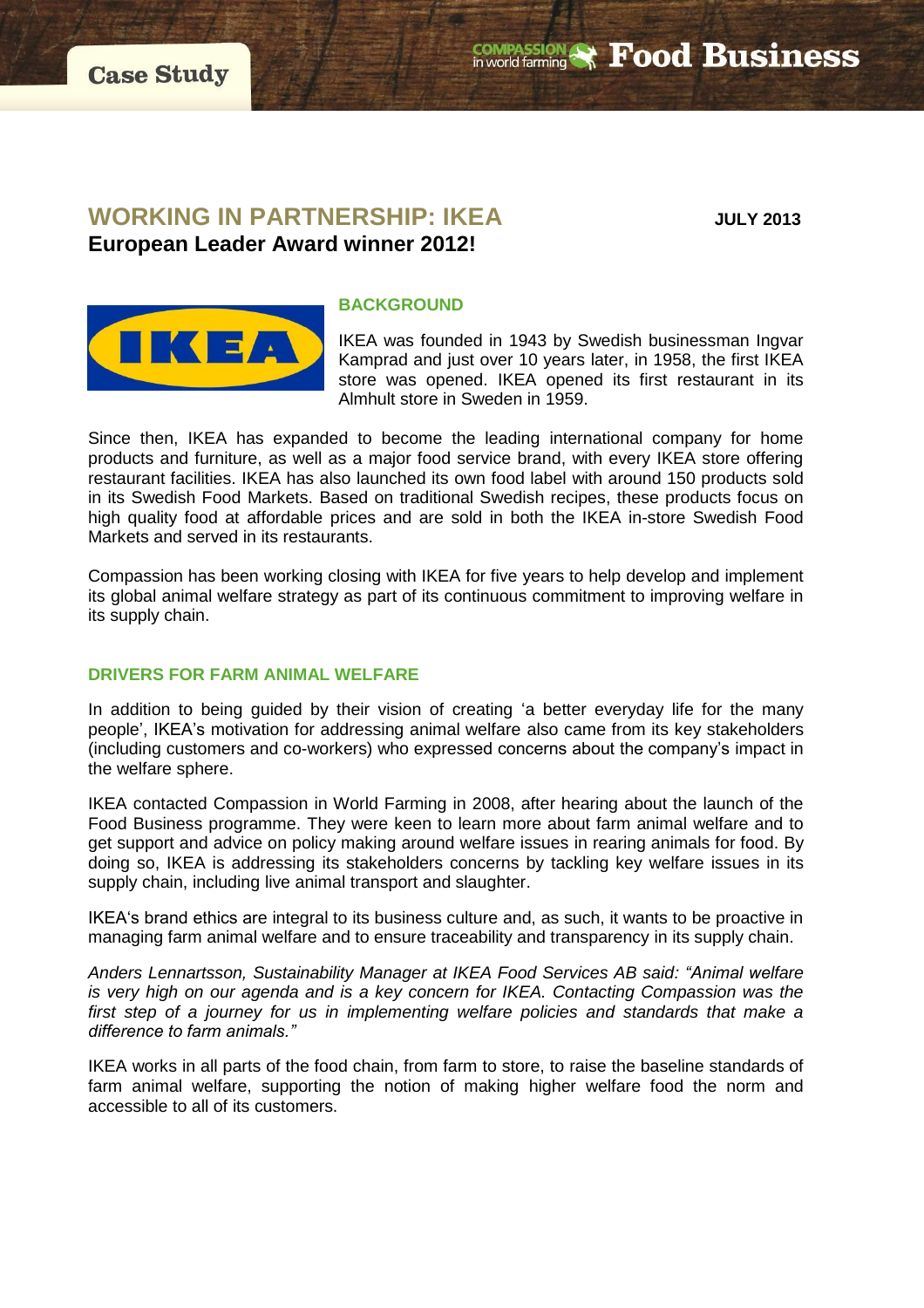#### **POLICY OR COMMITMENT IN FARM ANIMAL WELFARE**

IKEA fully supports animal husbandry where consideration is shown to the animals at all times, from rearing to slaughter. It has introduced farm animal welfare policies across different species within its supply chain, with the aim of higher welfare systems becoming standardised across its business. With thousands of suppliers around the world, IKEA recognises the need to have clear and consistent welfare standards for all of its animal-derived food products.

IKEA has already introduced a free-range egg policy across much of its European business and has a further ambition to become free-range across its entire global operation by December 2018.

However, IKEA has not stopped at eggs. Its dedication to ensure continuous improvement in farm animal welfare across its business led to a further aspiration to move its chicken meat to a higher welfare standard across selected European countries (Belgium, Czech Republic, Denmark, Finland, France, Germany, Hungary, Italy, Portugal, Slovakia and Switzerland), by December 2017. As a result, chicken served in IKEA restaurants in these countries will meet the following welfare criteria as a minimum standard: access to natural light, perching and pecking objects and straw bales; a maximum stocking density of 30kg/m<sup>2</sup> and a leg health plan where fast growing breeds are used<sup>1</sup>.

In recognition of its welfare commitments for laying hens and meat chickens, IKEA has received Good Egg Awards and Good Chicken Awards from Compassion as part of its Good Farm Animal Welfare Awards programme. Furthermore, for consistently demonstrating its dedication to improving farm animal welfare across its business, IKEA was also awarded one of Compassion's inaugural European Leader Awards in 2012.

*Anders Lennartsson stated: "There have been many challenges. We are a global company and the level of farm animal welfare differs quite a lot from region to region. So, it has taken time to get everyone on board. But I am very proud to say that we have come a long, long way now to achieve what we set out to do."*

## **RESEARCH AND IMPLEMENTATION**

 $\overline{a}$ 

IKEA has been working closely with Compassion for advice on farm animal welfare issues for five years and during this time has developed and implemented secure policies to ensure farm animal welfare is addressed from birth through to slaughter.

In order to ensure its welfare commitments were economically sustainable, IKEA considered a range of options when implementing its welfare policies. This included sourcing food produce both in individual countries and on a global level to ensure a secure supply that meets its specified standards. Implementing farm animal welfare policy on a global level is no mean feat, so IKEA continuously communicates and educates its co-workers to ensure consistency across markets. A strong emphasis on knowledge sharing and internal communication is key and combined with training and education on animal welfare internally, they are able to deliver sustainable solutions to meet their required standards.

<sup>1</sup> The Good Egg Award and Good Chicken Award are part of the Good Farm Animal Welfare Awards programme. For more information on the Awards and criteria visit<http://www.compassioninfoodbusiness.com/awards/>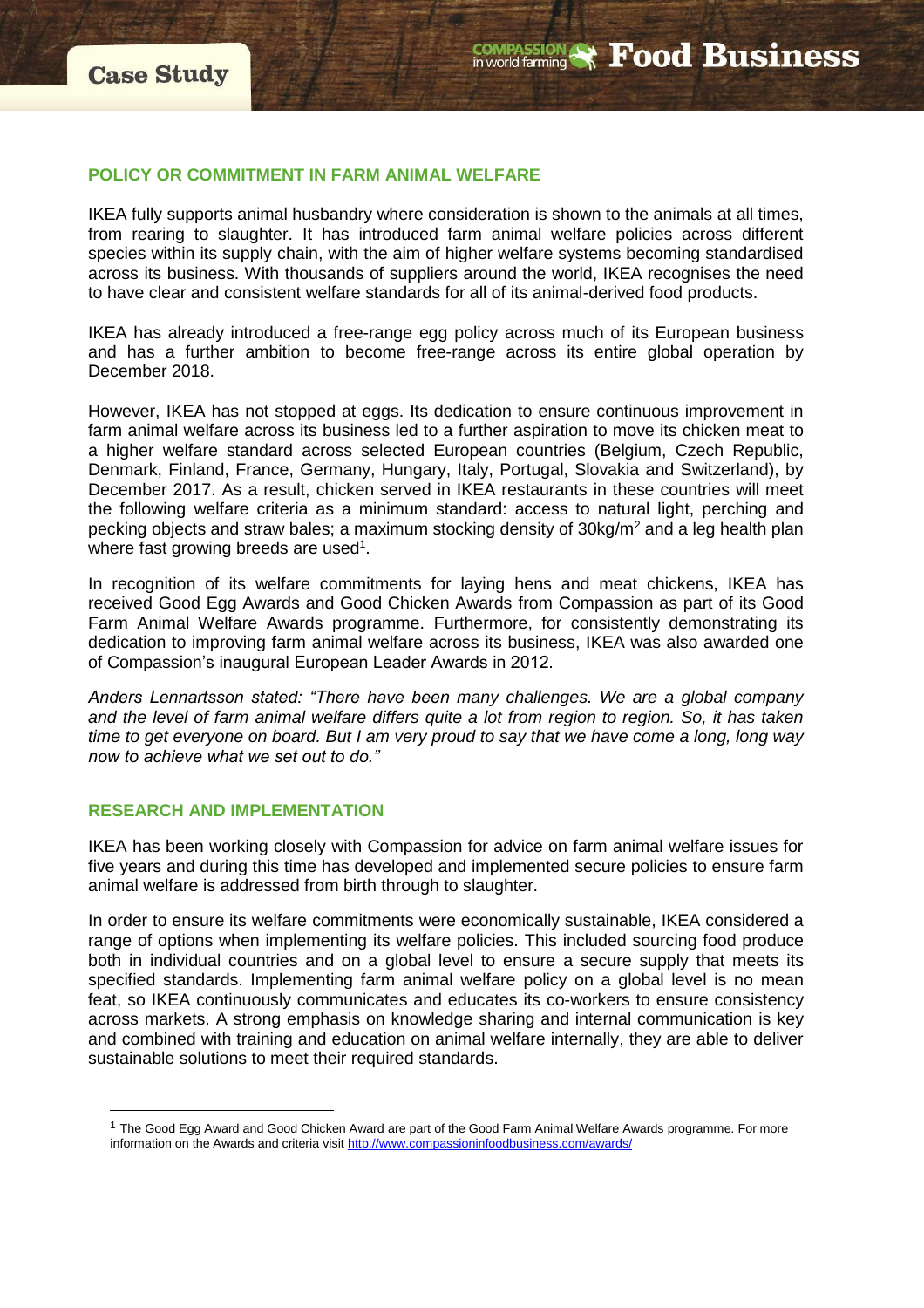IKEA holds annual meetings with country managers where they cover a number of business issues including farm animal welfare. Furthermore, IKEA welcomed Compassion to talk at an annual meeting about the wider issues surrounding the welfare of animals farmed for food to ensure that all co-workers understood the thinking behind the business decisions.

IKEA's goal is to offer products that are high quality and affordable to all and this needs to be taken into consideration when implementing new standards that will inevitably have increased costs. To overcome this barrier, IKEA has implemented standards as part of a step change approach, to allow for a sustainable value chain. Securing long-standing, trusted relationships with farmers and suppliers is integral to IKEA's business. IKEA invests in its partners to help implement necessary measures and seeks alliances with farmers who share their values. IKEA knows that creating change takes time and money, so investing in long-term relationships is very important to the business.

### **COMMUNICATING HIGHER WELFARE**

IKEA prides itself on ensuring that all of its stakeholders – co-workers, customers and NGO partners - are aware of its commitment to animal welfare.

In 2011, Compassion was invited to speak to IKEA's global purchasing teams, to outline the key welfare issues the company was looking to address for laying hens, broiler chickens, pigs and dairy cattle in its supply chain.

IKEA is also very pro-active in communicating the importance of higher welfare produce and its achievements in this area. It has promoted its Good Egg and Good Chicken Awards widely to customers across its European business both in-store and on its consumer-facing website.

IKEA demonstrates good practice in terms of corporate transparency by publishing its commitments to improving farm animal welfare and its ongoing relationship and project work with Compassion.

### **MARKETING EXAMPLES:**

**In-store poster (France)**



**In-store poster (Germany)**





**COMPASSION & Food Business** 

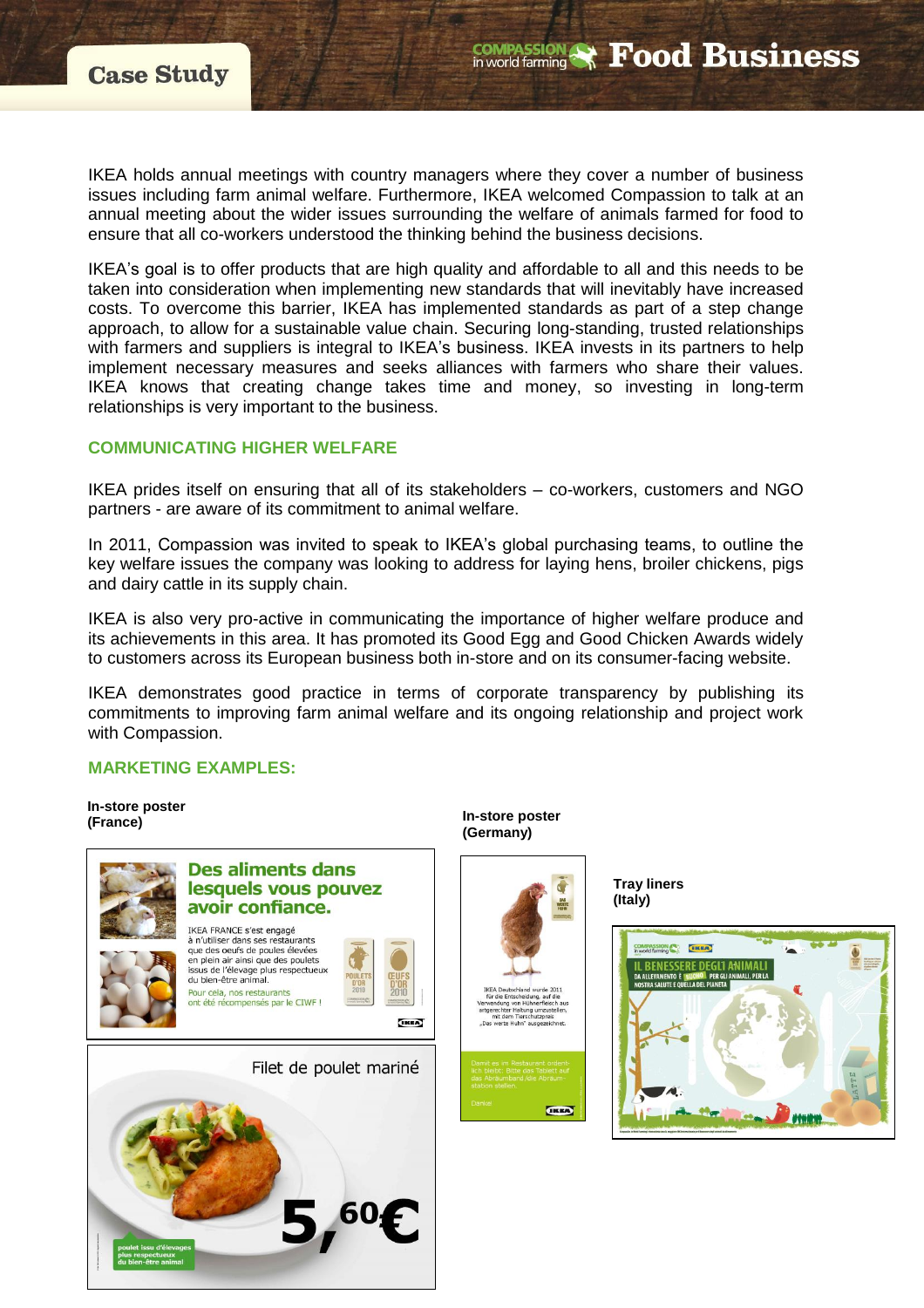



## **BUSINESS BENEFITS**

 $\overline{a}$ 

Consumers want to be assured that the animals reared for their food have been treated well and they rely on organisations like IKEA to offer products at fair prices that adhere to higher welfare standards.

Farm animal welfare is an increasingly important issue for all food companies, driven by a range of factors including regulation, consumer concern<sup>2</sup>, client demand and the brand and marketing opportunities for companies that adopt higher farm animal welfare standards.

IKEA does not implement animal welfare policies with the thought of increased profit. They raise the baseline standards of welfare, because that is what they believe is the right thing to do. Whilst this may contribute to its long-term growth and brand equity, IKEA wants to support higher welfare farming systems.

By rolling out company-wide welfare standards and by engaging its co-workers, customers and suppliers on the issues, IKEA is clearly demonstrating its leadership in farm animal welfare and allowing for greater transparency across its business.

Through its species-specific welfare policies and commitments, IKEA has clearly demonstrated that making higher welfare food accessible to consumers in the food service sector is possible.

By tackling animal welfare issues across its global business, IKEA is also helping to raise farm animal welfare as a core CSR objective in the food service industry. Their progress as an international organisation is testament to the ability to make positive changes at scale, as part of a step-change programme.

IKEA strives to continuously improve its welfare commitments. The ambition is to have farm animal welfare policies across all species in its supply chain and IKEA will continue to collaborate with Compassion in the coming years. For IKEA, helping to raise the baseline standards of welfare and making higher welfare produce accessible to all is just part of their wider sustainability agenda.

<sup>2</sup> [http://www.bbfaw.com/wp-content/uploads/2010/08/Briefing-No7\\_FAW\\_and\\_the\\_Consumer.pdf](http://www.bbfaw.com/wp-content/uploads/2010/08/Briefing-No7_FAW_and_the_Consumer.pdf)